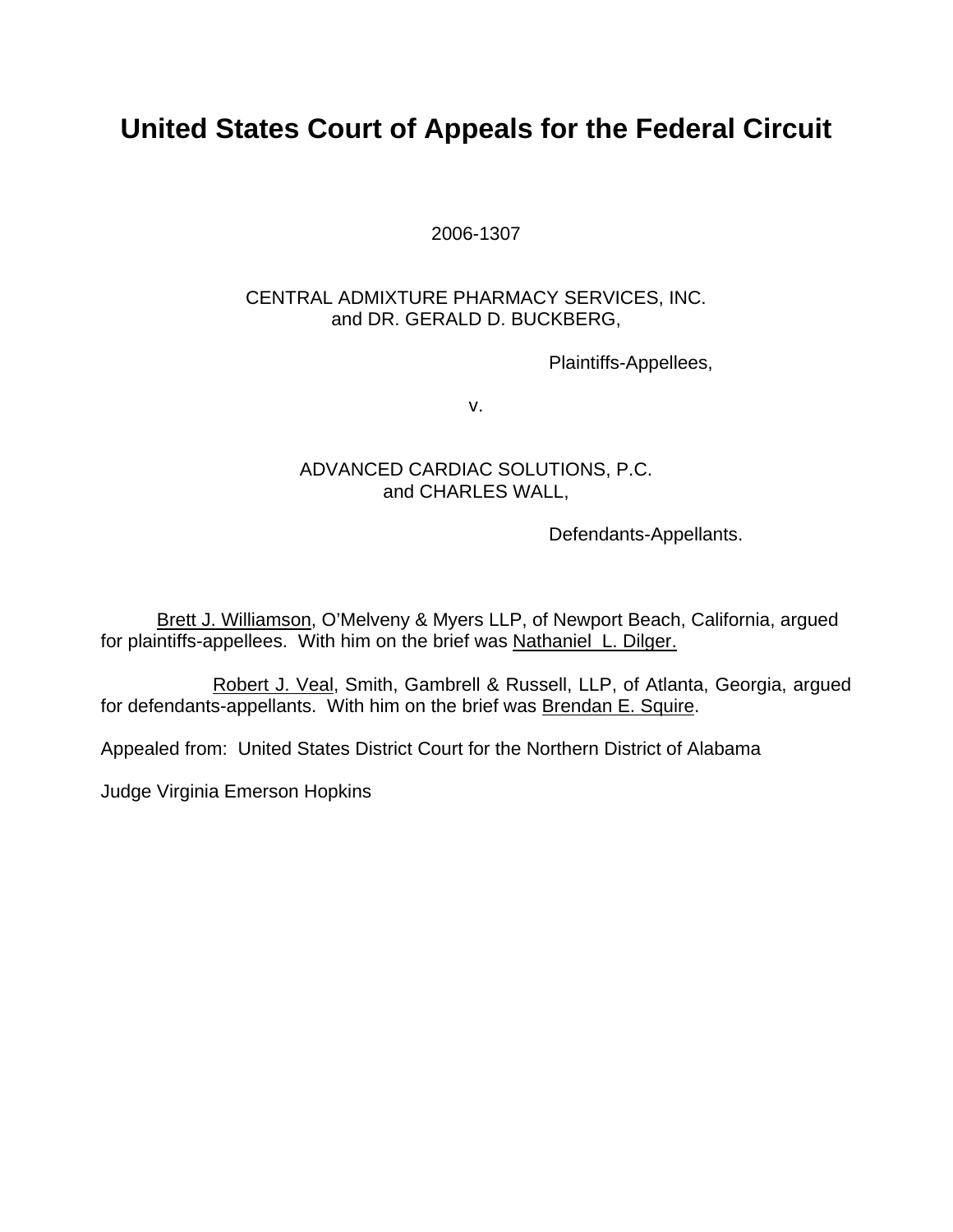## **United States Court of Appeals for the Federal Circuit**

2006-1307

CENTRAL ADMIXTURE PHARMACY SERVICES, INC. and DR. GERALD R. BUCKBERG,

Plaintiffs-Appellees,

v.

ADVANCED CARDIAC SOLUTIONS, P.C. and CHARLES WALL,

Defendants-Appellants.

 DECIDED: April 3, 2007 \_\_\_\_\_\_\_\_\_\_\_\_\_\_\_\_\_\_\_\_\_\_\_\_\_\_

\_\_\_\_\_\_\_\_\_\_\_\_\_\_\_\_\_\_\_\_\_\_\_\_\_\_

Before SCHALL, GAJARSA, and PROST, Circuit Judges.

GAJARSA, Circuit Judge.

 In this patent infringement case, defendants Advanced Cardiac Solutions and Charles Wall (collectively "ACS") appeal from several summary judgment orders issued by the United States District Court for the Northern District of Alabama. The district court found ACS liable to plaintiffs Central Admixture Pharmacy Services ("CAPS") and Dr. Gerald Buckberg for willful infringement of U.S. Patent No. 4,988,515 ("the '515 patent"), and dismissed ACS's counterclaims of false marking and false advertisement. Because the certificate of correction CAPS obtained from the U.S. Patent and Trademark Office ("PTO") to alter the asserted claims of the '515 patent is invalid, we vacate the finding of infringement and remand for a redetermination of infringement under the patent's original, uncorrected claims. We affirm the district court's summary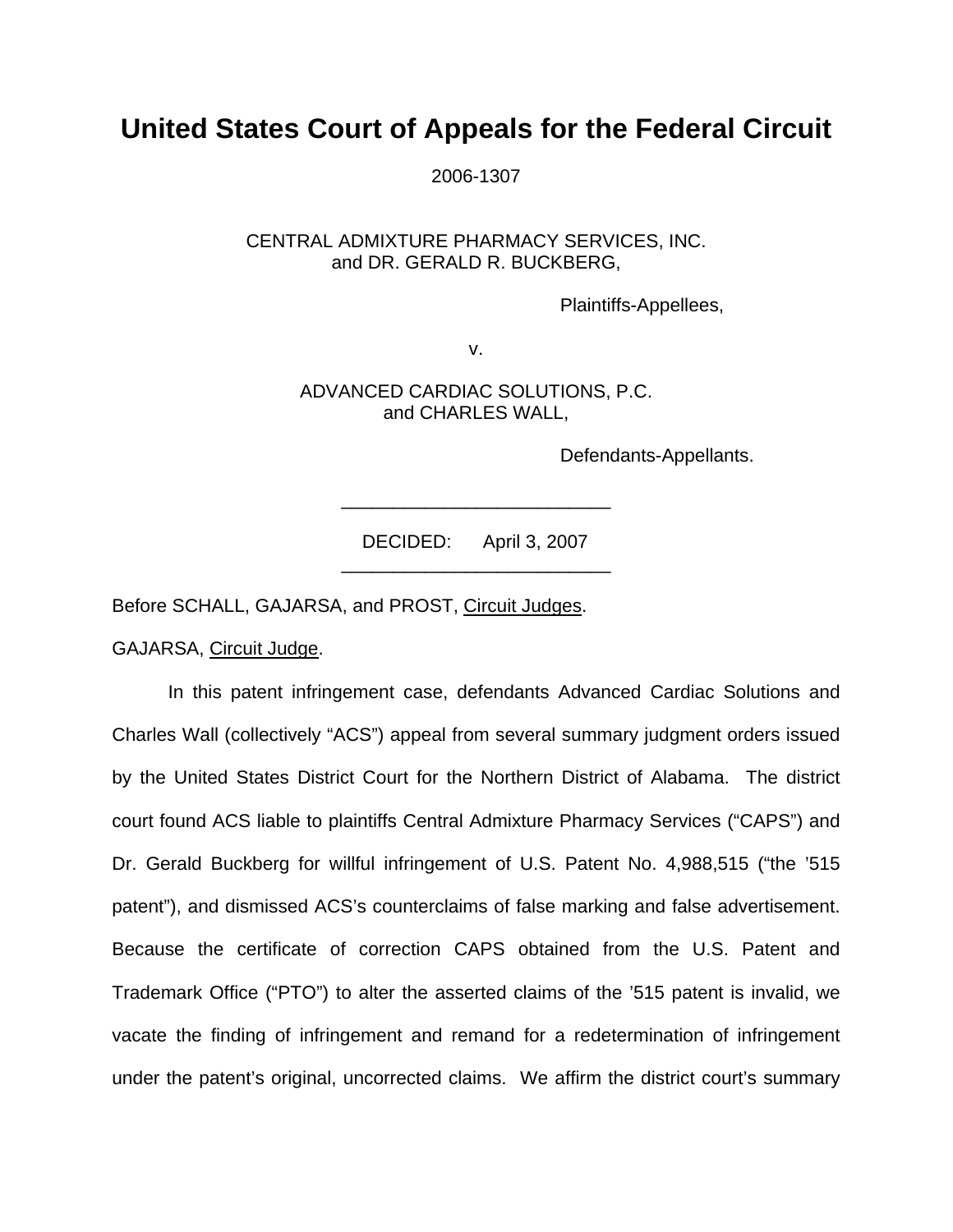judgment findings that the patent is not invalid and that CAPS did not commit false marking or false advertisement, as well as the court's procedural rulings with respect to ACS's defenses of inequitable conduct and patent misuse.

## **I. BACKGROUND**

## A. The Technology and Patent

 The patent at issue claims a chemical solution used during heart surgery. If blood supply to the heart is interrupted during surgery, lack of fresh blood ("ischemia") will, untreated, cause cardiac tissue to die. '515 patent col.1 II.11-22. The patented solution contains glucose and amino acids to nourish the heart tissue even without a continuous supply of blood, allowing surgeons to operate on the heart for longer periods of time.

 The patent has claims directed to the solution and to methods of treatment using the solution. For the purposes of the issues we reach on this appeal, Claim 1 is representative. That claim initially read:

In an amino acid enriched cardioplegic solution for use in treating human hearts to prevent or reverse heart muscle damage due to ischemia, said cardioplegic solution having a calcium ion concentration, a metabolizable substrate concentration and an osmolarity, wherein the improvement comprises:

maintaining said calcium ion concentration of said cardioplegic solution at a lowered level of between about 50-300 umol;

maintaining said concentration of metabolizable substrate in said cardioplegic solution between about 400-1000 mg % wherein said metabolizable substrate is selected from the group consisting of glucose, fructose, a salt of malic acid, a salt of succinic acid and a salt of pyruvic acid; and

maintaining said **osmolarity** of said cardioplegic solution at an increased level of between about 400-500 mOsmol.

'515 patent col.8 l.56 to col.9 l.5 (emphasis added).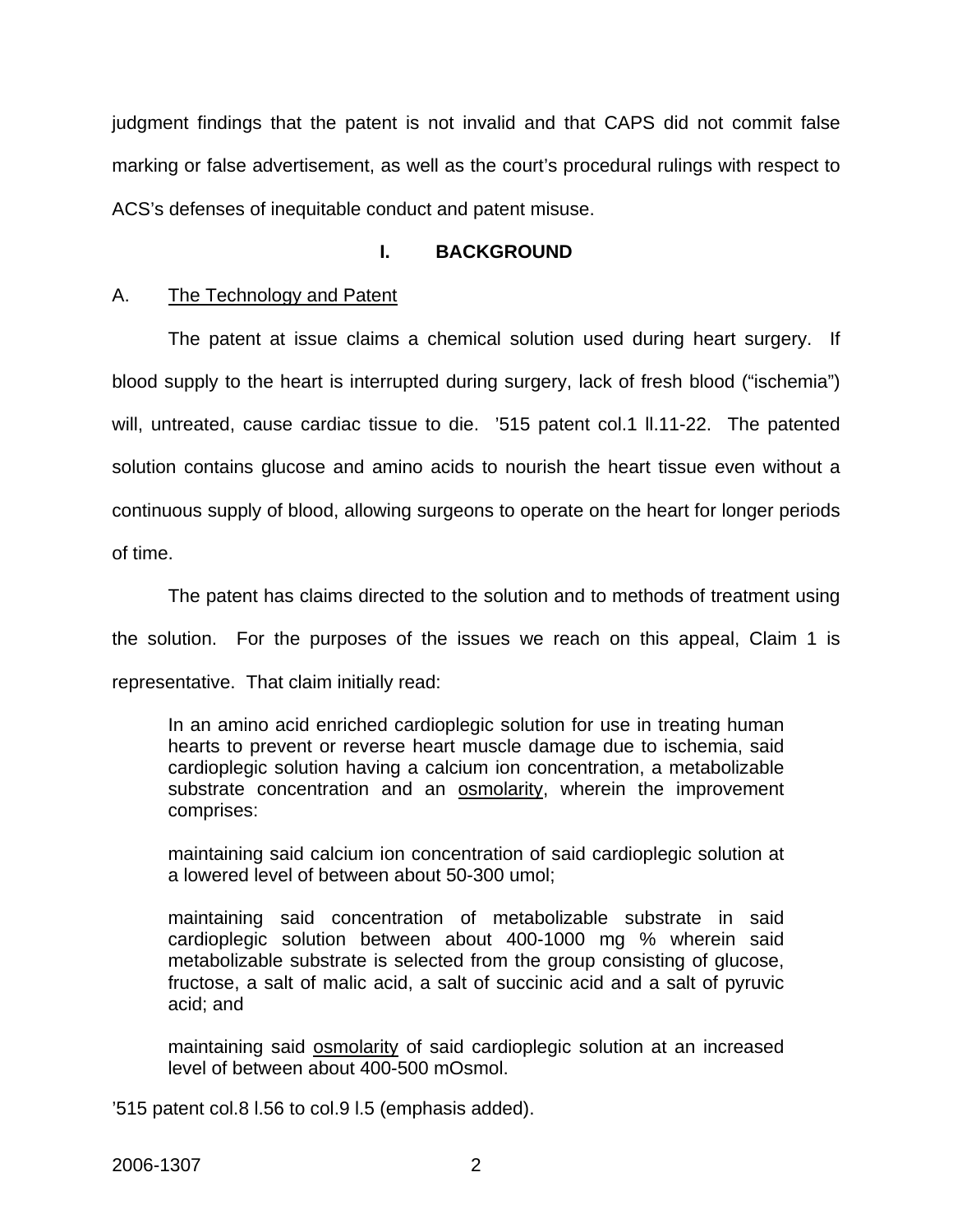#### B. The Certificate of Correction

 On December 15, 1999, CAPS applied, pursuant to 35 U.S.C. § 255, for a certificate of correction to replace all instances of the word "osmolarity" in the '515 patent with the word "osmolality."

Section 255 provides:

Whenever a mistake of a clerical or typographical nature, or of minor character, which was not the fault of the Patent and Trademark Office, appears in a patent and a showing has been made that such mistake occurred in good faith, the Director may, upon payment of the required fee, issue a certificate of correction, if the correction does not involve such changes in the patent as would constitute new matter or would require reexamination. Such patent, together with the certificate, shall have the same effect and operation in law on the trial of actions for causes thereafter arising as if the same had been originally issued in such corrected form.

On January 30, 2001, after the complaint in this lawsuit was filed, the PTO issued

the requested certificate. The two terms, which each describe the concentration of a chemical solution contributing to that solution's osmotic pressure, are related but subtly different in meaning. "Osmolarity" refers to the amount of solute (dissolved chemical) per liter of total solution. At the concentrations involved in this case, osmolarity is measured in milliosmoles per liter (mOsmol/L). In contrast, "osmolality" refers to the amount of solute per kilogram of solvent. It is measured in milliosmoles per kilogram (mOsmol/kg). Osmolality can be more-or-less directly measured and calculated using a device called an osmometer, which computes osmolality from the depression of the solution's freezing point. Osmolarity is derived from the osmolality figure.

 As highlighted above, the asserted patent claims initially required the solution to have an "**osmolarity** . . . of between about 400-500 mOsmol," but after the certificate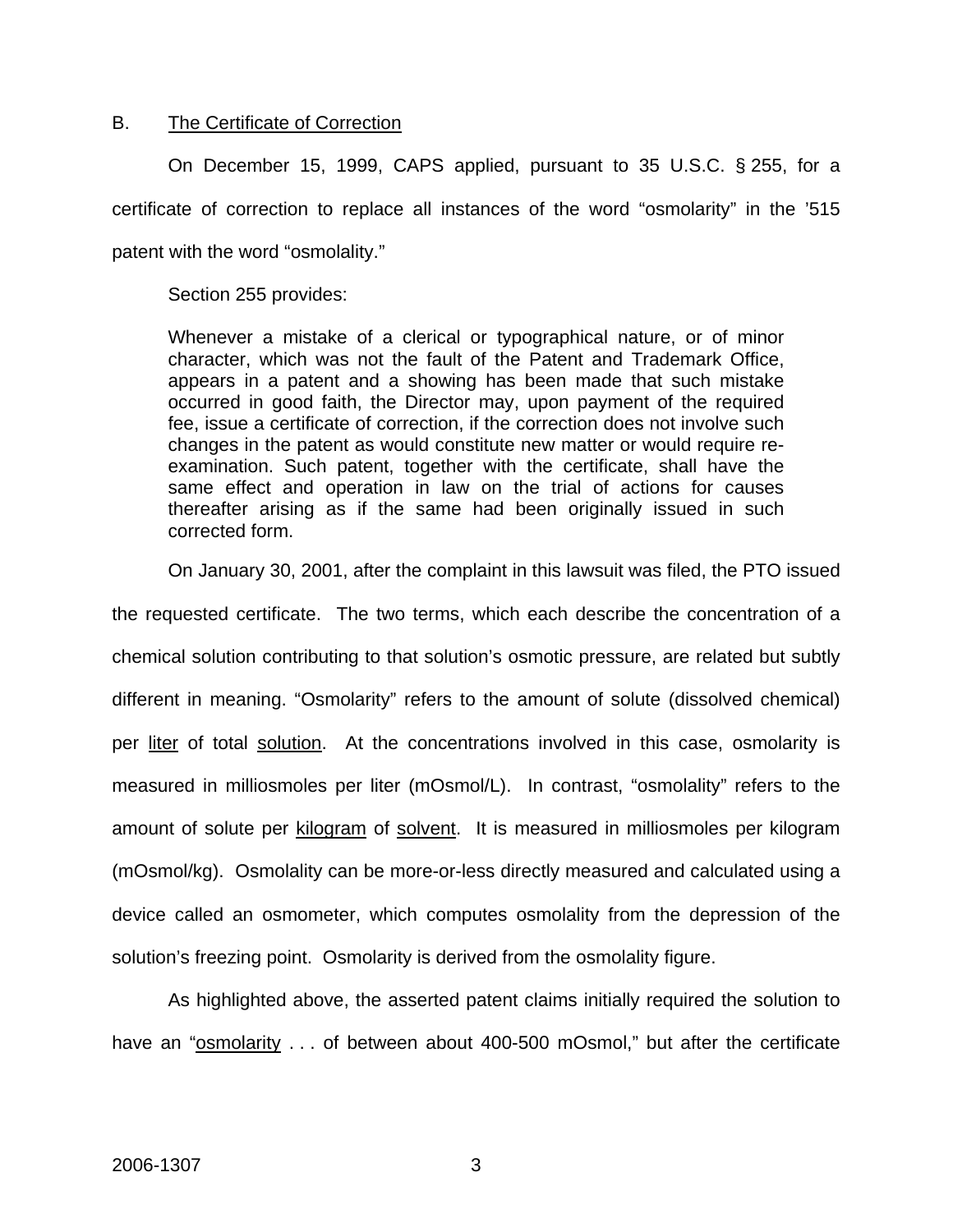issued, the claims required an "osmolality . . . of between about 400-500 mOsmol."<sup>[1](#page-4-0)</sup> (emphasis added). For the solutions at issue here, the numerical figure for osmolarity will be less than the figure for osmolality by about one or two percent.<sup>[2](#page-4-1)</sup> The result of this change is to cause the claimed concentration range to shift slightly downwards, covering less-concentrated solutions near the low end of the claimed range and ceasing to cover more-concentrated solutions near the high end. All of the allegedly infringing solutions have concentrations near the low end of the claimed range. Because of the change in the range, it is more likely that the accused solutions infringe the corrected claims, while they may not have infringed the original claims.

#### C. Dr. Buckberg's Dealings with UC and NIH

 The research that led to the '515 patent was conducted under a grant awarded by the National Institutes of Health ("NIH") to Dr. Buckberg's employer, the University of California ("UC"). '515 patent col.1 ll.23-25. The government therefore has certain rights with respect to the patent under the Bayh-Dole Act, 35 U.S.C. §§ 200-212, including the right to be notified of the invention, id.  $\S 202(c)(1)$ , to obtain patents in foreign countries where the inventor does not pursue patent applications, id.  $\S$  202(c)(3), a royalty-free nonexclusive license, id.  $\S$  202(c)(4), and the ability under

<span id="page-4-0"></span> $\overline{\phantom{a}}$  1 <sup>1</sup> Both before and after correction, the claims indicated units of "mOsmol," (a measurement of quantity, not concentration) rather than "mOsmol/L" (the units of osmolarity) or "mOsmol/kg" (osmolality). Under either the "osmolarity" or "osmolality" version of the claim, the choice of unit is technically incorrect. The correct denominator depends on which of the two terms is used.

<span id="page-4-1"></span><sup>2</sup> As an example, CAPS provides a chart in its brief that converts between the measured osmolality and computed osmolarity of various accused solutions. The solution described in the chart's top-left cell has an osmolality of 391 mOsmol/kg and an osmolarity of 382 mOsmol/L.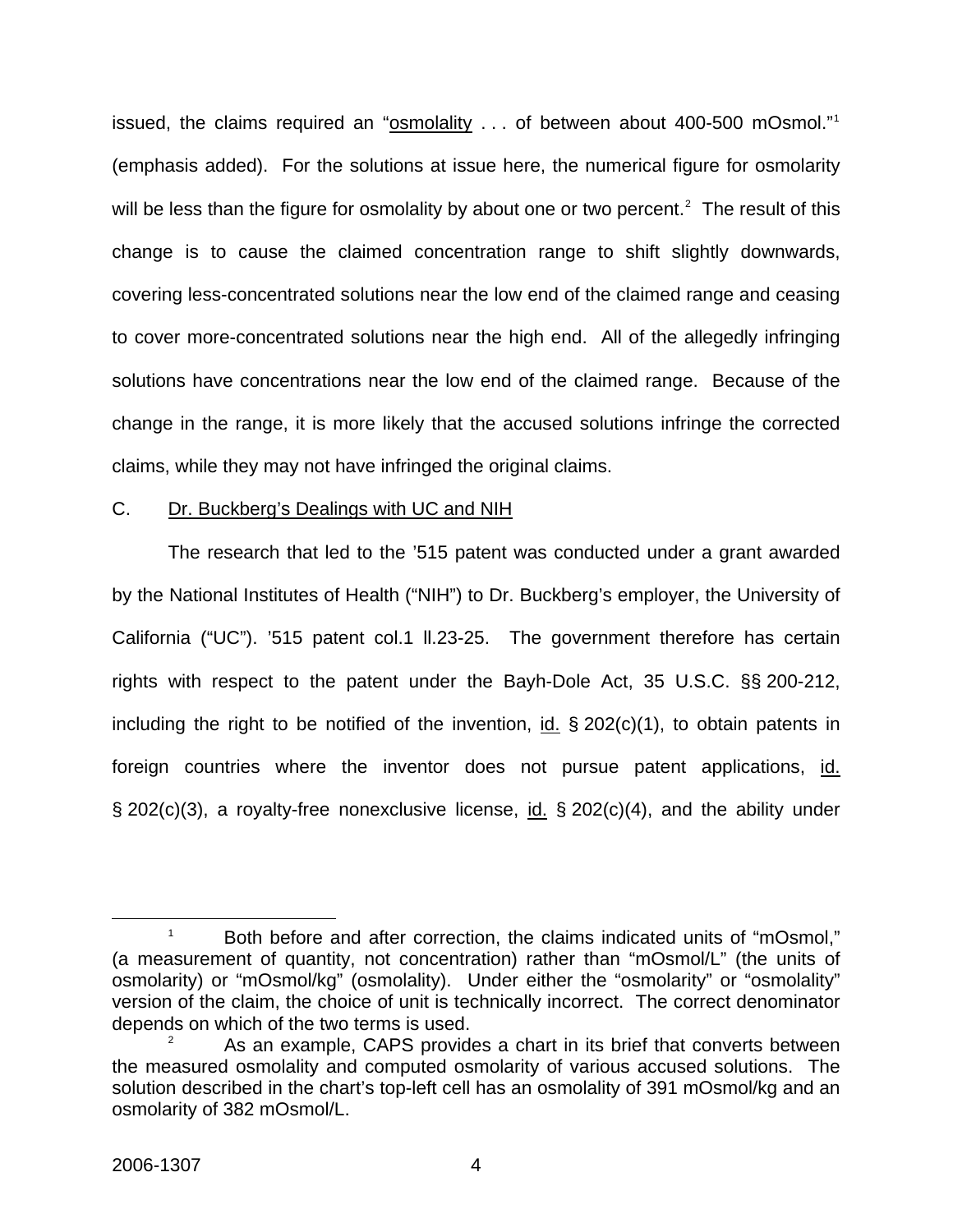certain circumstances to "march-in" and compel the patentee to grant a license to a third party, id. § 203.

During patent prosecution, Dr. Buckberg designated UC as his assignee. On February 12, 1987, UC communicated to NIH its intent to abandon its interest in the pending application. One month later, Dr. Buckberg wrote to NIH to request that it waive patent rights in the application so that he could pursue the application in his personal capacity. See 35 U.S.C. § 202(d) (allowing agencies to grant such requests). NIH granted that waiver on September 23, 1987, on the condition that "the inventor shall grant to the Government of the United States a nonexclusive, irrevocable, royalty-free license to use the invention for governmental purposes. . . . This determination will become effective upon receipt of the executed copy [of the license]." Dr. Buckberg made an admission under Fed. R. Civ. P. 36 that he never executed the requested license.<sup>[3](#page-5-0)</sup> The patent issued on January 29, 1991. On June 24, 1991, UC assigned its interest in the '515 patent to Dr. Buckberg. The same day, Dr. Buckberg exclusively licensed the patent to CAPS.

#### D. Litigation History

 On August 31, 2000, CAPS filed this infringement suit. Dr. Buckberg later joined as a plaintiff. In an order dated January 13, 2006, the district court disposed of most of the issues in the case. It found that the plaintiffs had standing to bring this suit, granted summary judgment to the plaintiffs that the patent was not invalid and that the plaintiffs had not committed false marking or false advertising, and dismissed the defendants'

<span id="page-5-0"></span> $\overline{\phantom{a}}$  3 <sup>3</sup> However, the patent's written description recognizes, as required by 35 U.S.C. § 202(c)(6), that the invention was made with support from NIH funding and that "[t]he Government has certain rights in this invention." '515 patent col.1 ll.23-26.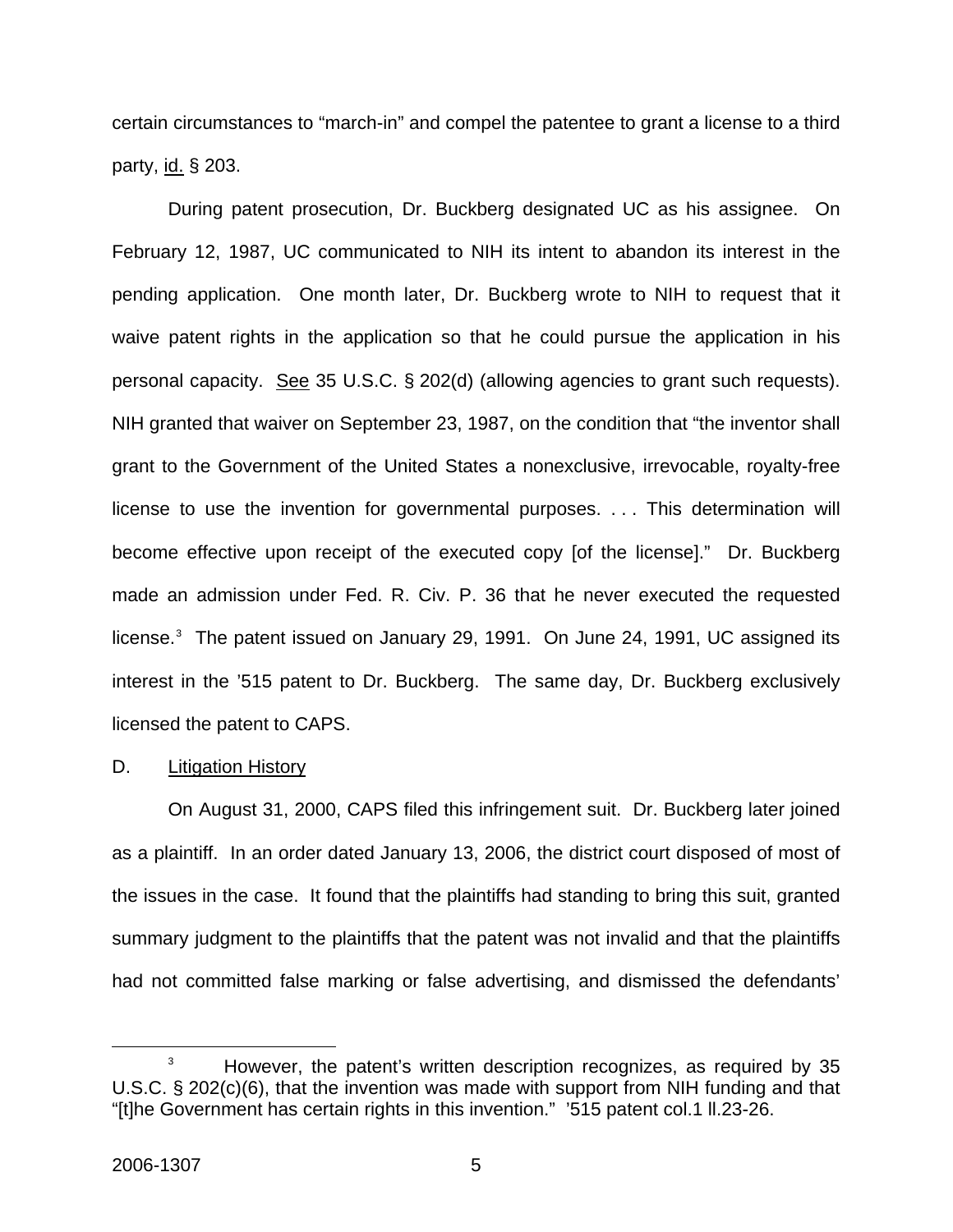inequitable conduct defense on the pleadings. It also granted to the plaintiffs conditional summary judgment of infringement and willfulness for actions occurring after the issuance of the certificate of correction, contingent upon the certificate being found valid. The district court later determined that the certificate was valid as a matter of law. The plaintiffs then withdrew their claims of infringement for acts prior to the issuance of the certificate, making the district court's infringement and willfulness judgments final as to all acts of infringement still alleged by the plaintiffs. ACS timely appealed to this court.

#### **II. DISCUSSION**

A. Standing

 ACS argues that CAPS lacks standing to bring this action because, as a result of Dr. Buckberg's failure to execute the license required by NIH, neither CAPS nor Dr. Buckberg have rights to the '515 patent. If ACS is correct, this action must be dismissed since only the patent owner or the holder of all substantial rights under the patent may sue for infringement. See Propat Int'l Corp. v. RPost, Inc., 473 F.3d 1187, 1189-93 (Fed. Cir. 2007); Fieldturf, Inc. v. Sw. Recreational Indus., 357 F.3d 1266, 1268-70 (Fed. Cir. 2004); Speedplay, Inc. v. Bebop, Inc., 211 F.3d 1245, 1249-52 (Fed. Cir. 2000); Rite-Hite Corp. v. Kelley Co., 56 F.3d 1538, 1551-52 (Fed. Cir. 1995) (en banc).

 As an initial matter, Dr. Buckberg admitted pursuant to Fed. R. Civ. P. 36 that he did not execute the license to NIH. He later sought to retract that admission, but the district court refused to allow him to do so. That refusal was not an abuse of discretion,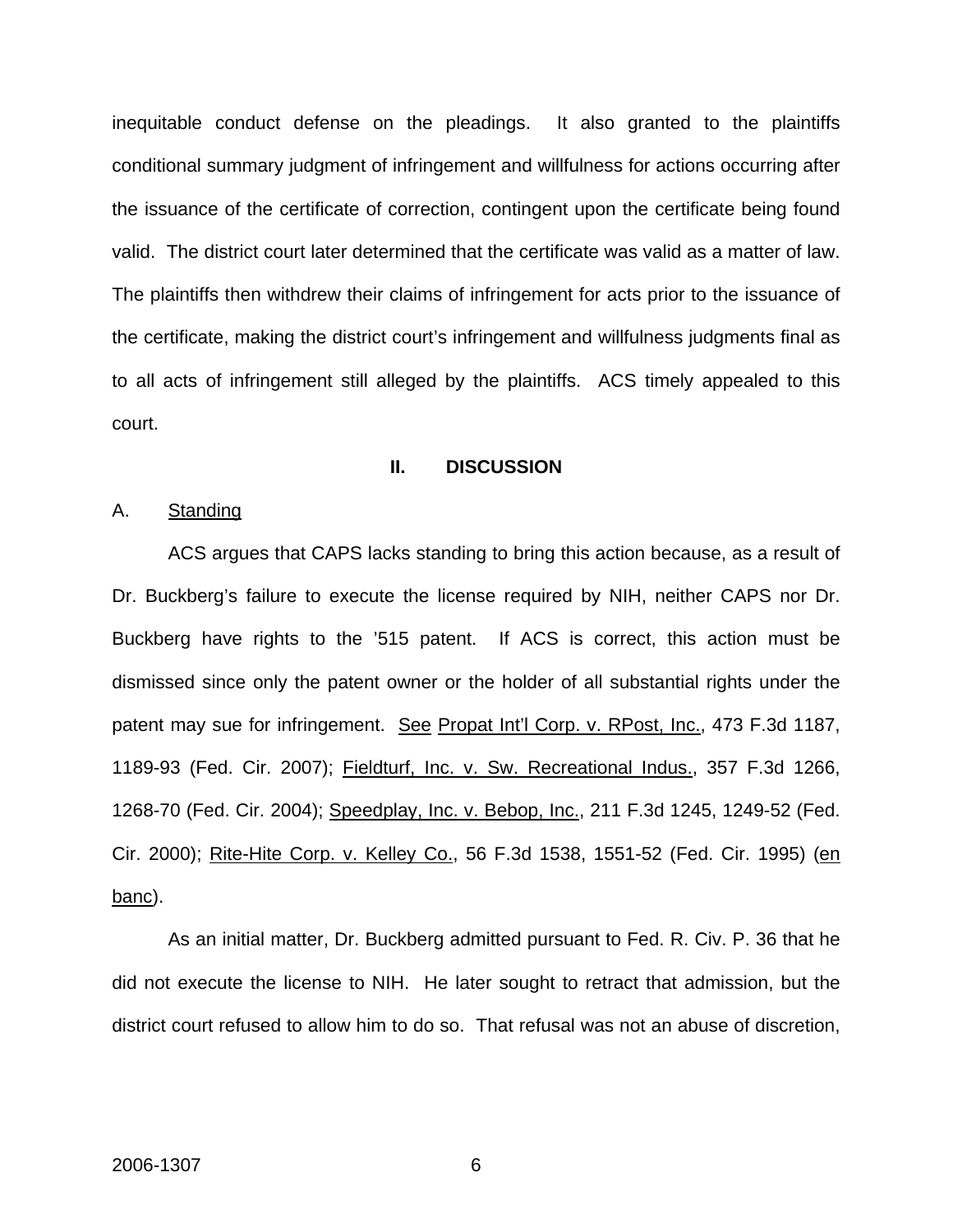so the fact that Dr. Buckberg did not execute the license is for the purposes of this case "conclusively established." Fed. R. Civ. P. 36(b).

 We discussed the consequences of a patentee's failure to comply with the requirements of the Bayh-Dole Act in Campbell Plastics Engineering & Manufacturing, Inc. v. Brownlee, 389 F.3d 1243 (Fed. Cir. 2004). In that case, an Army contractor working under a cost-plus-fixed-fee contract developed an invention during the course of its work. Id. at 1244. The contract incorporated by reference regulation 48 C.F.R. § 52.227-11,<sup>[4](#page-7-0)</sup> which requires that a contractor disclose to the government inventions made pursuant to the contract. Id. The contractor in Campbell Plastics did not disclose that it had developed patentable subject matter, id. at 1245, but obtained a patent on the invention, id. at 1246. An Administrative Contract Officer with the Army demanded title to the invention, and the Armed Services Board of Contract Appeals ("ASBCA") affirmed. Id. at 1244. We affirmed the ASBCA, finding that the contractor's failure to disclose the invention as provided in the contract "afforded the government the opportunity to take title to its patent." Id. at 1249. The government chose to exercise its right pursuant to the regulations, and as a result, title to the patent was forfeited to the government. Id. at 1250.

 Critically, Campbell Plastics holds that a Bayh-Dole violation grants the government discretionary authority to take title. Id. at 1250 (regulation "vests discretion in the government in determining whether to invoke forfeiture when an invention has not been correctly disclosed to it." (emphasis added)). When a violation occurs, the

<span id="page-7-0"></span> $\overline{a}$ <sup>4</sup> The regulation at issue in Campbell Plastics is in relevant part substantially the same as 37 C.F.R. § 401.14, which was incorporated into the grant agreement between UC and NIH. Compare 48 C.F.R. § 52.227-11 with 37 C.F.R. § 401.14.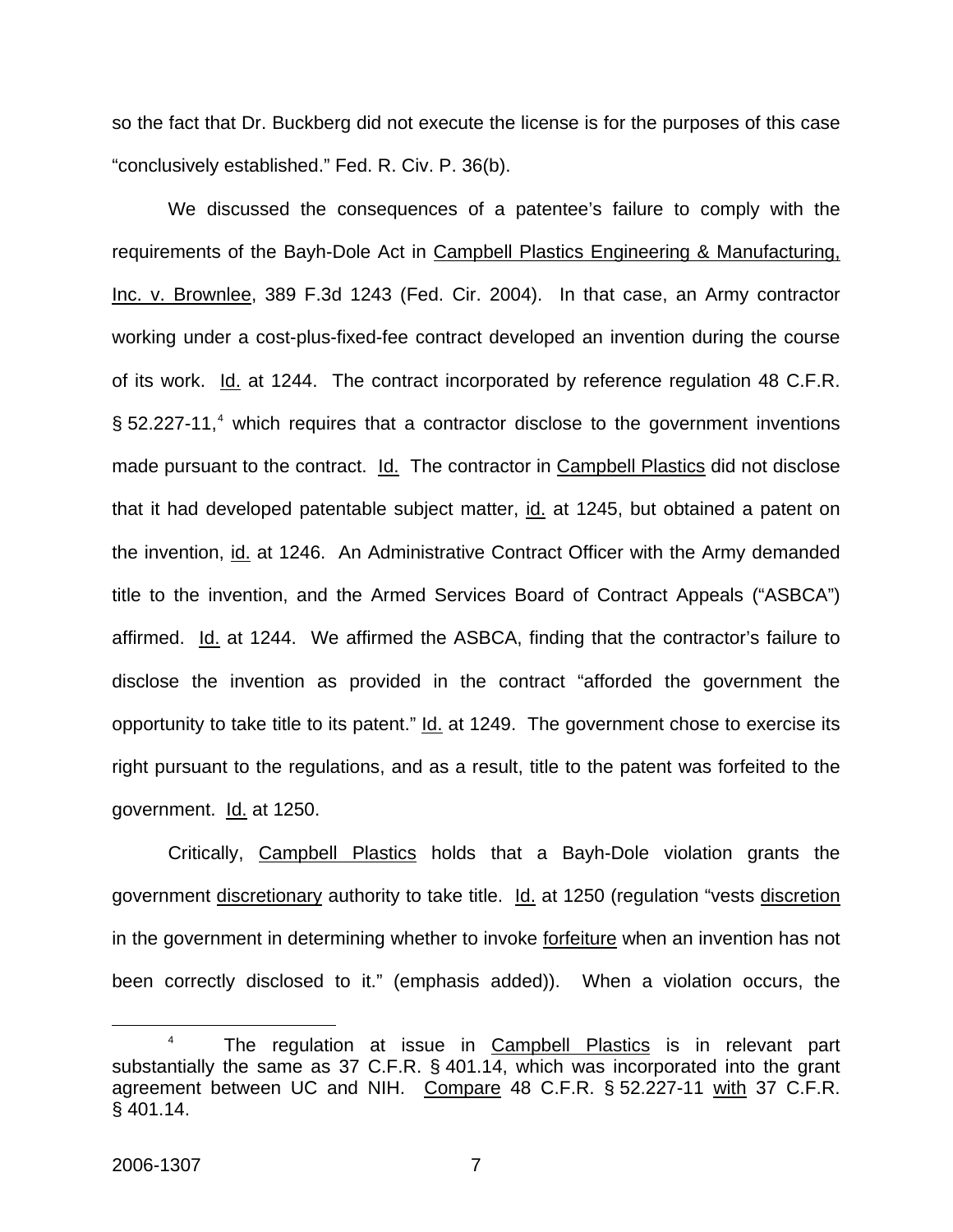government can choose to take action; thus, title to the patent may be voidable. However, it is not void: title remains with the named inventors or their assignees. Nothing in the statute, regulations, or our caselaw indicates that title is automatically forfeited. The government must take an affirmative action to establish its title and invoke forfeiture. The defendants here have no basis to challenge the government's discretion in not invoking forfeiture.

 It may be that Dr. Buckberg's failure to execute the required license enables NIH to exercise its discretion to void his title in the '515 patent—a question we assuredly do not decide today. However, NIH has shown no interest in pursuing the matter. Absent any action by NIH, Dr. Buckberg retains title to the patent and his exclusive license to CAPS is valid. The two plaintiffs together own all present rights in the '515 patent, providing them standing to bring the action. Since the district court's infringement judgment is final as to all issues except for a determination of damages, we have jurisdiction under 28 U.S.C. § 1292(c)(2). See Mendenhall v. Barber-Greene Co., 26 F.3d 1573, 1581 (Fed. Cir. 1994).

#### B. The Certificate of Correction

 A patentee who has made "a mistake of a clerical or typographical nature, or of minor character" may apply to the PTO for a "certificate of correction, if the correction does not involve such changes in the patent as would constitute new matter or would require re-examination." 35 U.S.C. § 255. We have previously interpreted this statutory provision in Superior Fireplace Co. v. Majestic Products Co., 270 F.3d 1358 (Fed. Cir. 2001). Superior Fireplace held that if a certificate of correction broadens a claim, it is only valid if it corrects a "clerical or typographical" error that would have been clearly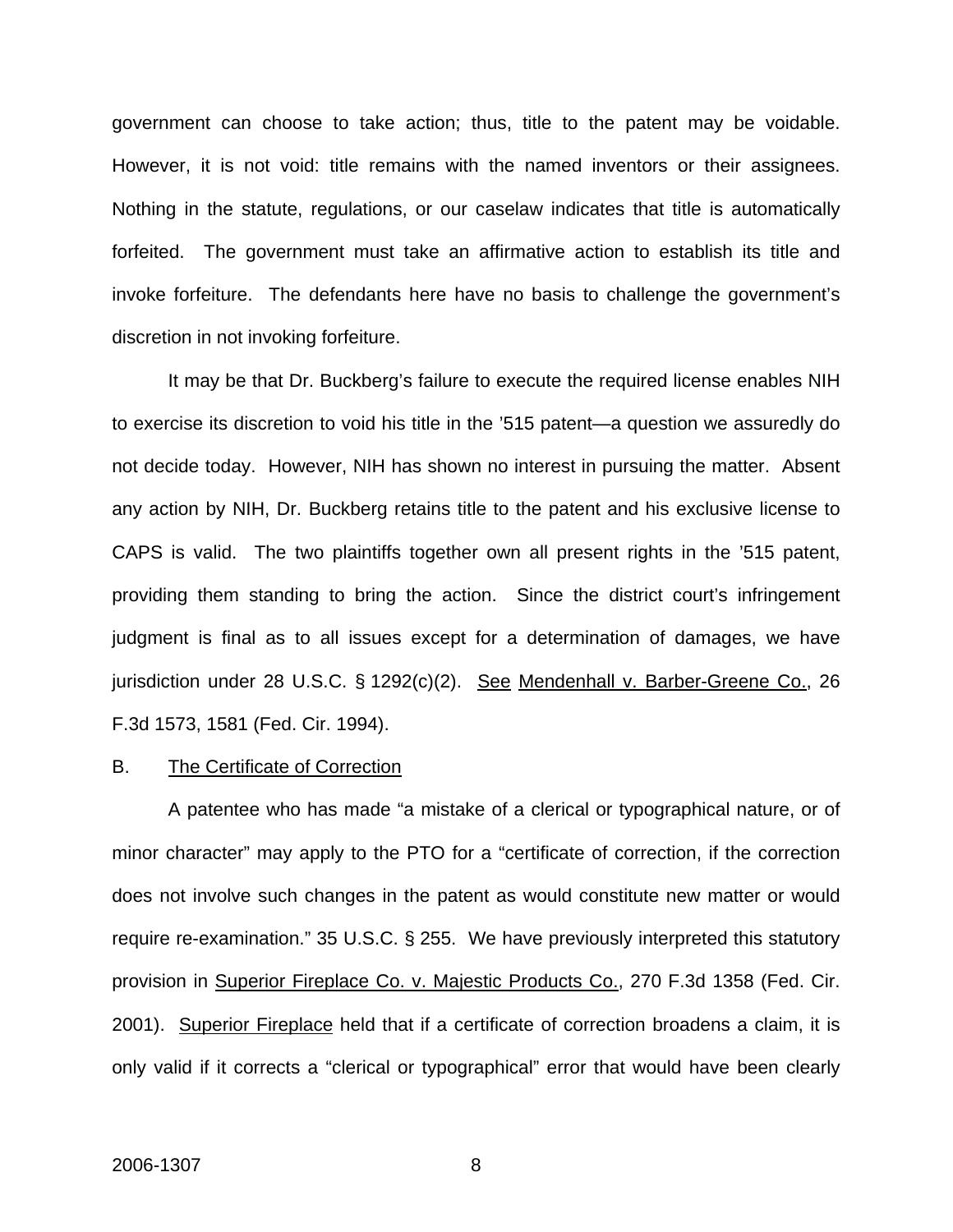evident to one of skill in the art reading the intrinsic evidence. Id. at 1373 ("[W]e interpret § 255 to require that a broadening correction of a clerical or typographical error be allowed only where it is clearly evident from the specification, drawings, and prosecution history how the error should appropriately be corrected."); id. at 1375 ("A mistake that, if corrected, would broaden the scope of a claim . . . cannot be a mistake of 'minor character.'"). Since the result is to invalidate a certificate of correction which is part of a duly issued patent, the party seeking invalidation must meet "the clear and convincing standard of persuasion." Id. at 1367.

 Invalidating a certificate of correction for impermissible broadening therefore requires proof of two elements: (1) the corrected claims are broader than the original claims; and (2) the presence of the clerical or typographical error, or how to correct that error, is not clearly evident to one of skill in the art. The first element poses a question of law, since the correct scope and meaning of a claim is an issue for the court to decide. See Markman v. Westview Instruments, Inc., 52 F.3d 967, 979 (Fed. Cir. 1995) (en banc), aff'd, 517 U.S. 370 (1996); see also Cybor Corp. v. FAS Techs., Inc., 138 F.3d 1448, 1454-56 (Fed. Cir. 1998) (en banc). To answer the question of whether a claim has been broadened through correction requires interpreting the old and new versions of that claim, and then determining whether the new version covers territory the old one did not. This same inquiry has been treated as a question of law in § 251 reissue cases, and should be treated as such in the  $\S$  255 context as well. See MBO Labs., Inc. v. Becton, Dickinson & Co., 474 F.3d 1323, 1332 (Fed. Cir. Jan. 24, 2007); In re Clement, 131 F.3d 1464, 1468 (Fed. Cir. 1997) (deciding as a matter of law "whether and in what aspect the reissue claims are broader than the patent claims").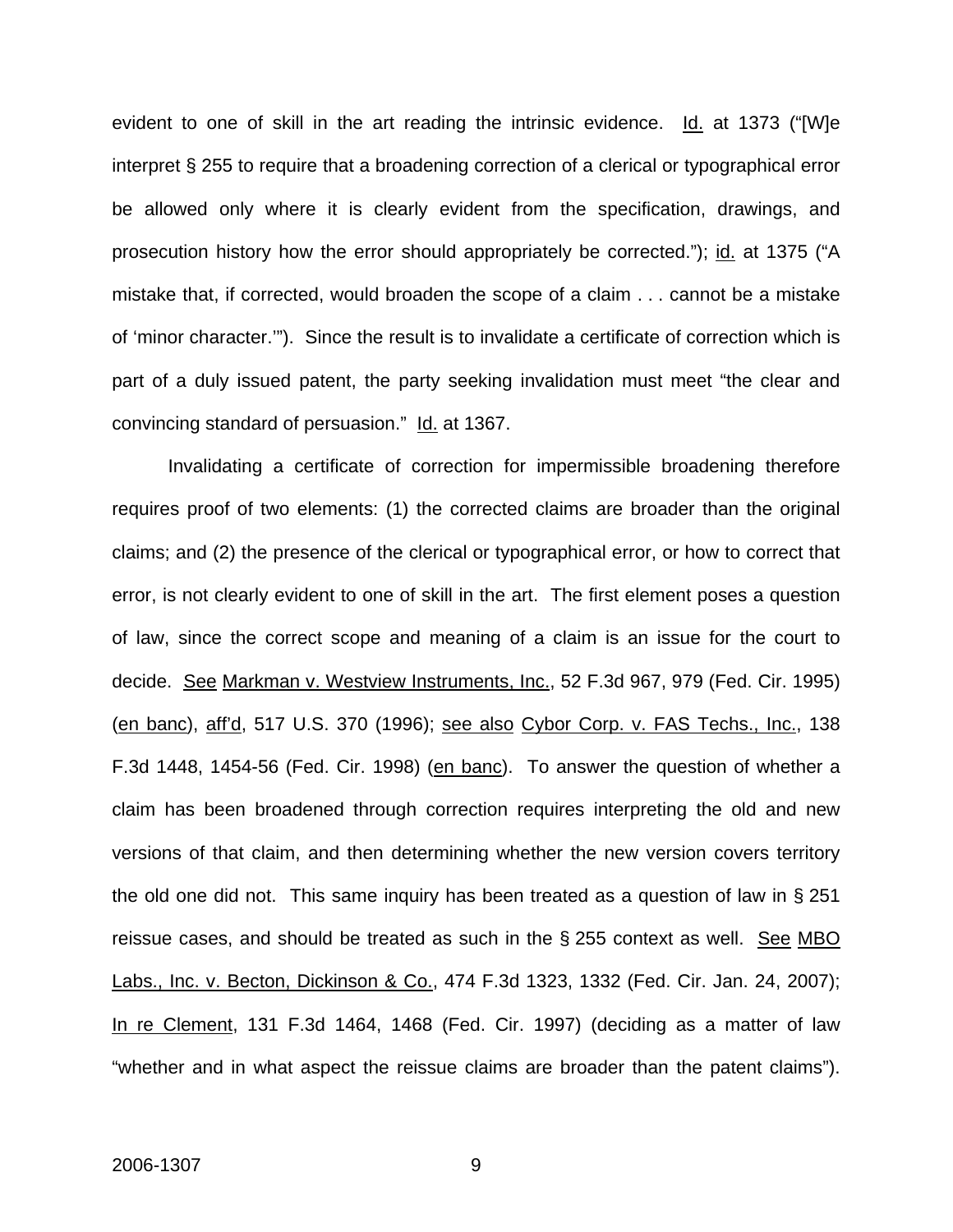We find that these claims were broadened by the certificate of correction, since the claims as corrected cover less-concentrated solutions which would not be covered under the original claims.

The second element, whether the error and its correction would both be clearly evident to one of skill in the art, has been treated as a factual question. See ArthroCare Corp. v. Smith & Nephew, Inc., 406 F.3d 1365, 1374-75 (Fed. Cir. 2005) (reviewing jury verdict for substantial evidence); Superior Fireplace, 270 F.3d at 1373 (reviewing district court's summary judgment for "a genuine issue"). ACS moved for judgment that the certificate of correction was invalid, but the district court ruled as a matter of law that the certificate was valid. Summary judgment is proper "if the pleadings, depositions, answers to interrogatories, and admissions on file, together with the affidavits, if any, show that there is no genuine issue as to any material fact and that the moving party is entitled to a judgment as a matter of law." Fed. R. Civ. P. 54(c).

Superior Fireplace posits three categories into which an error might fall. The first category involves "mistakes [that] are immediately apparent and leave no doubt as to what the mistake is." Id. at 1370. This category includes "misspellings that leave no doubt as to the word which was intended; 'frane' instead of 'frame,' for example." Id. This category also extends to clerical errors in which the patentee attempts to change every instance of a particular claim term in prosecution but misses one, leaving a claim that, on its face, is nonsensical in light of the specification. In such cases, one of skill in the art would know from the prosecution history that the patentee had missed one term and would know that the proper correction would be to change that term as well. ArthroCare, 406 F.3d at 1374-75.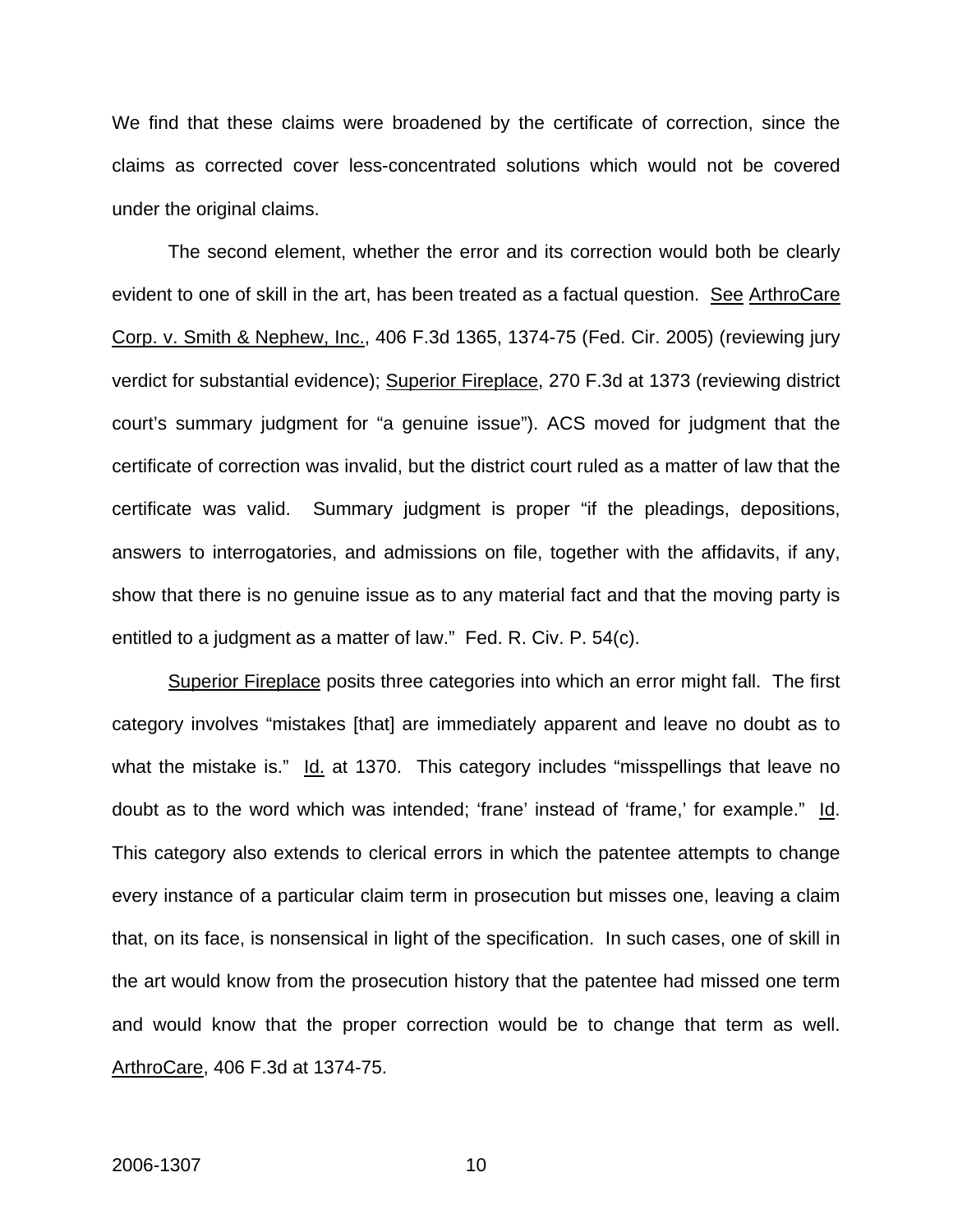Since an error of the first category makes its own correction known to one of skill in the art, those errors do not raise serious public notice problems and can properly be corrected via a § 255 certificate.

In contrast, a second category includes those typographical mistakes not apparent to the reader at all; for example, a mistake resulting in another word that is spelled correctly and that reads logically in the context of the sentence. A third category of mistakes includes those where it is apparent that a mistake has been made, but it is unclear what the mistake is.

Superior Fireplace, 270 F.3d at 1370. "It is not evident to the reader of the public record how to appropriately correct mistakes of the second and third categories," id., so those categories of error cannot be repaired via a certificate of correction if the effect would be to broaden the claim.

The undisputed facts demonstrate that the error here is one of the second category. The word 'osmolarity' is indeed "spelled correctly and reads logically in the context of the sentence." Id. All solutions of the type described have a calculable osmolarity, and to one of skill in the art, a concentration of about 400-500 mOsmol/L is not a manifestly erroneous one.<sup>[5](#page-11-0)</sup> The patentee specified a particular unit of measure for his claim. That unit measures the appropriate property (chemical concentration) and the claimed range is, as demonstrated by the written description, generally effective for the stated purpose. The fact that the unit of measure that the patentee indicated is not

<span id="page-11-0"></span> $\overline{\phantom{a}}$  $5$  The result might be different if the patentee's choice of unit resulted in a clearly incorrect claim—"fifty miles" instead of "fifty meters," for instance. Here, though, the difference between an osmolarity of 400 mOsmol/L and an osmolality of 400 mOsmol/kg is very slight.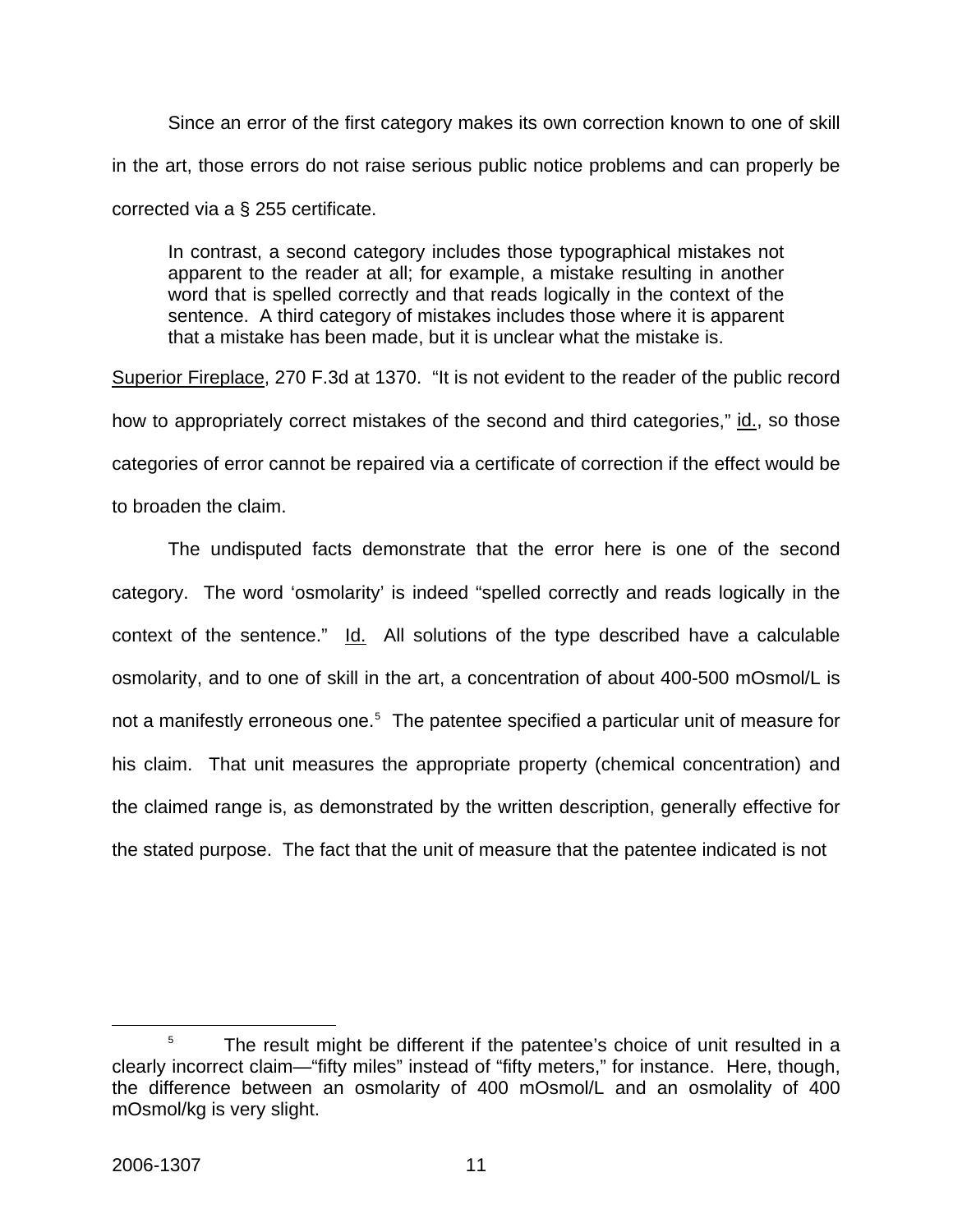the most conventional or convenient is of limited significance. $6$  Claims mean precisely what they say. Cf. Phillips v. AWH Corp., 415 F.3d 1303, 1312 (Fed. Cir. 2005) (en banc) ("[W]e look to the words of the claims themselves . . . to define the scope of the patented invention." (emphasis added)) (quoting Vitronics Corp. v. Conceptronic, Inc., 90 F.3d 1576, 1582 (Fed. Cir. 1996)).

Since the error corrected here was not clearly evident to one of skill in the art and the result of its correction was to broaden the claims, ACS should be granted summary judgment that the certificate of correction is not valid. The patent therefore continues to read as it did prior to the issuance of the certificate. See Superior Fireplace, 270 F.3d at 1367 ("[I]nvalidation of the certificate of correction result[s] in [the] uncorrected claim . . . being restored.").

 Because the district court's summary judgments of infringement and willfulness were both explicitly contingent on the validity of the certificate of correction, both of those judgments are vacated. On remand, the infringement inquiry should proceed under the original "osmolarity" versions of the claims.<sup>[7](#page-12-1)</sup>

<span id="page-12-0"></span> <sup>6</sup> <sup>6</sup> CAPS' technical expert testified that because osmolarity cannot be measured as directly as osmolality, one of skill in the art "could discern" that a mistake had occurred. However, Superior Fireplace does not allow the mere possibility that one of skill in the art might perceive an error to support a broadening correction. Instead, it must be "clearly evident from the specification, drawings, and prosecution history how the error should appropriately be corrected." 270 F.3d at 1373 (emphasis added). 7

<span id="page-12-1"></span>Since the findings of infringement and willfulness are vacated on the ground that the certificate of correction is invalid, we do not reach ACS's arguments relating to CAPS' infringement tests of the accused products, secondary infringement, prosecution history estoppel, or the opinion of counsel ACS alleges it relied on to defeat willfulness.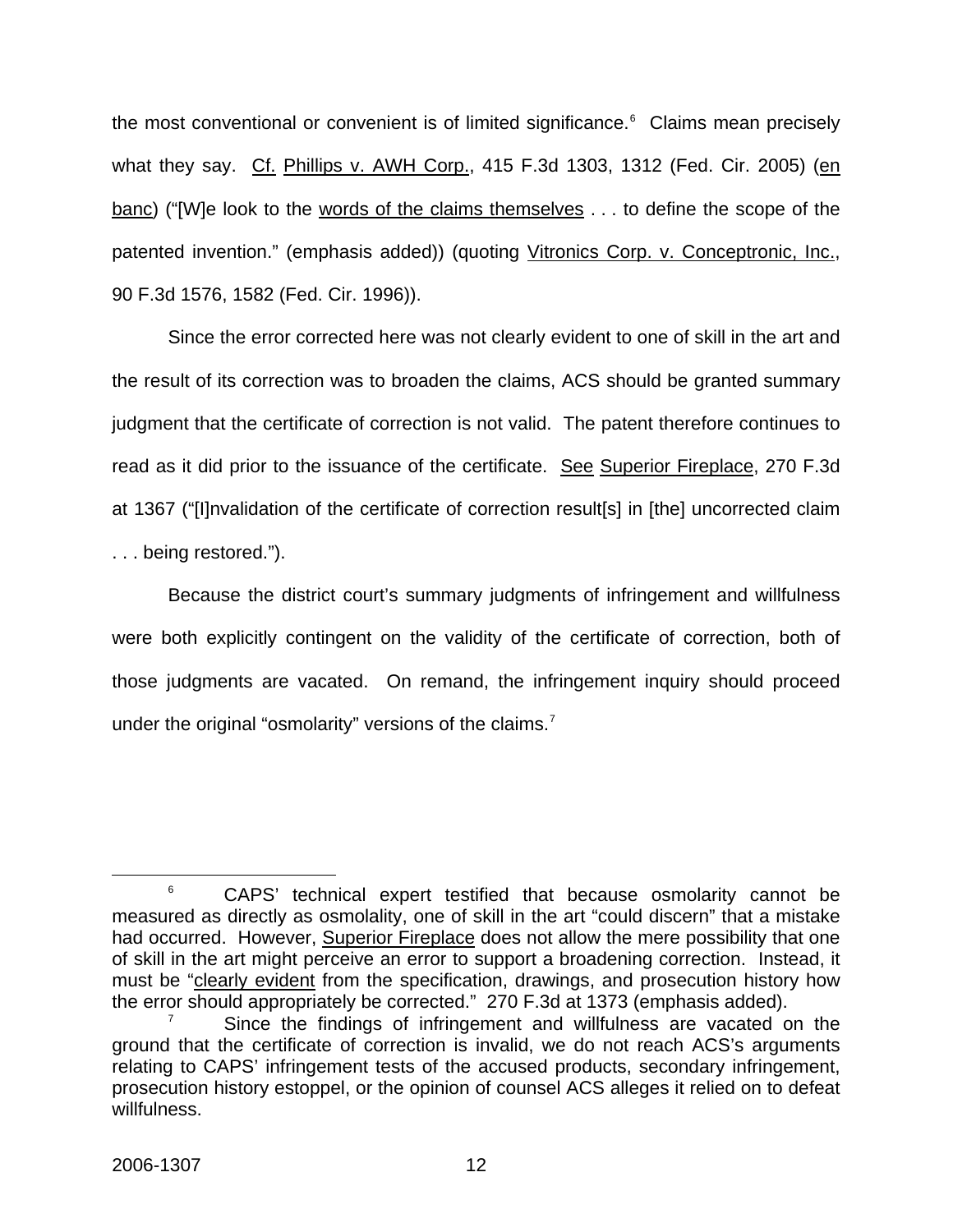## C. Claim Construction

 The district court construed the phrase "osmolality . . . of between about 400-500 mOsmol" in the corrected claims to allow for an osmolality between 385-515 mOsmol/kg. Since that construction interprets language that is not validly part of the claims, it cannot stand exactly as issued. However, the correct construction of the originally issued claims is basically the same, except for the substitution of units: "osmolarity . . . of between about 400-500 mOsmol" encompasses osmolarities as low as 385 mOsmol/L. Rather than basing this broadening of the enumerated range on the alleged interchangeability of the terms "osmolarity" and "osmolality," as the district court did, we base it on the presence of the word "about" in the claim.

The use of the word "about[]" avoids a strict numerical boundary to the specified parameter. Its range must be interpreted in its technological and stylistic context. We thus consider how the term was used in the patent specification, the prosecution history, and other claims. It is appropriate to consider the effects of varying that parameter, for the inventor's intended meaning is relevant. Extrinsic evidence of meaning and usage in the art may be helpful in determining the criticality of the parameter.

Ortho-McNeil Pharm., Inc. v. Caraco Pharm. Labs., Ltd., 476 F.3d 1321, 1326 (Fed. Cir.

2007) (ellipses omitted) (quoting Pall Corp. v. Micron Separations, Inc., 66 F.3d 1211, 1217 (Fed. Cir. 1995)). Here, the intrinsic evidence indicates that the overall osmolarity of the solution is crucial to its effectiveness, and that osmolarities over 400 mOsmol/L are most consistently effective. See '515 patent Figs. 2-3. However, that evidence also shows that osmolarities below 400 mOsmol/L are effective. The patent's Figure 2 details the result of an experiment measuring the effect of solution osmolarity on systolic shortening, an indicator of the health of cardiac tissue. The figure makes clear that as osmolarity increases from about 360 mOsmol/L to about 480 mOsmol/L, systolic shortening improves. It includes a trend line that extrapolates a linear relationship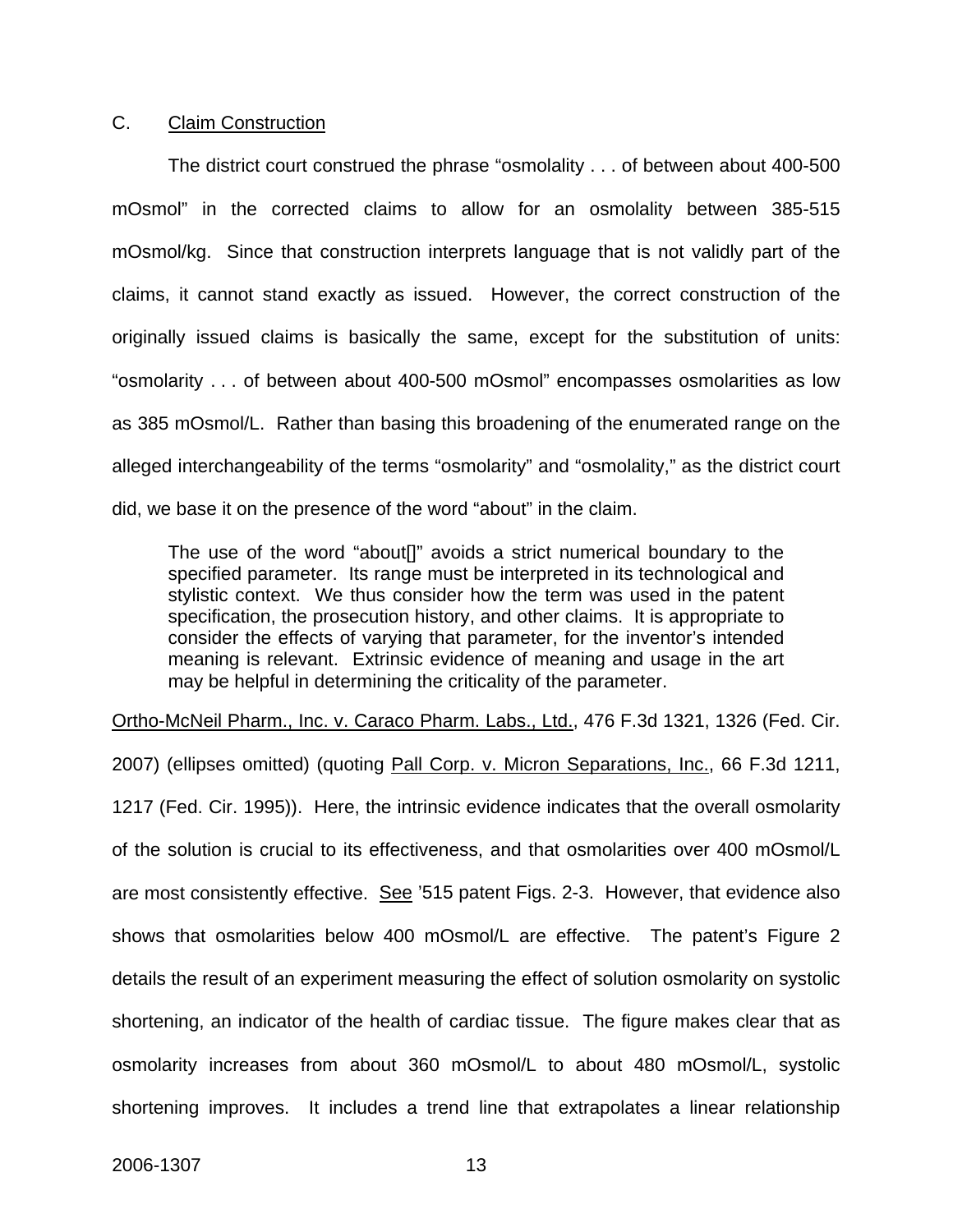between osmolarity and shortening; that line crosses the figure's x-axis near to 385 mOsmol/L, indicating that the break-even point for effectiveness is found close to that concentration. Since the intrinsic evidence indicates that the solution begins to be effective near a concentration of 385 mOsmol/L, the word "about" extends the range of the claim downward to that point.

 ACS also argues that the district court erred by failing to construe the term "maintaining" in Claims 7-12. The district court found that ACS waived any argument with respect to this term by failing to raise it during the claim construction phase. We agree. Since ACS has not preserved this argument before the district court, we do not reach it here.

 Finally, ACS suggests that the patent's Claim 13 and its dependent claims are invalid for indefiniteness, since they describe a solution that is "adapted to be diluted." We do not read that phrase as possessing any significant ambiguity, much less intractable ambiguity making the claim "not amenable to construction," which is the requirement to demonstrate indefiniteness. Aero Prods., Inc. v. Intex Rec. Corp., 466 F.3d 1000, 1016 (Fed. Cir. 2006).

#### D. Inequitable Conduct

 The district court dismissed ACS's defense that the patent was unenforceable due to inequitable conduct because ACS failed to plead that conduct with particularity. Whether inequitable conduct has been adequately pled is a procedural matter, but since it bears on an issue that "pertains to or is unique to patent law," we will apply our own law to the question of whether the pleadings were adequate. See Intel Corp. v. Commonwealth Sci. & Indus. Research Org., 455 F.3d 1364, 1369 (Fed. Cir. 2006).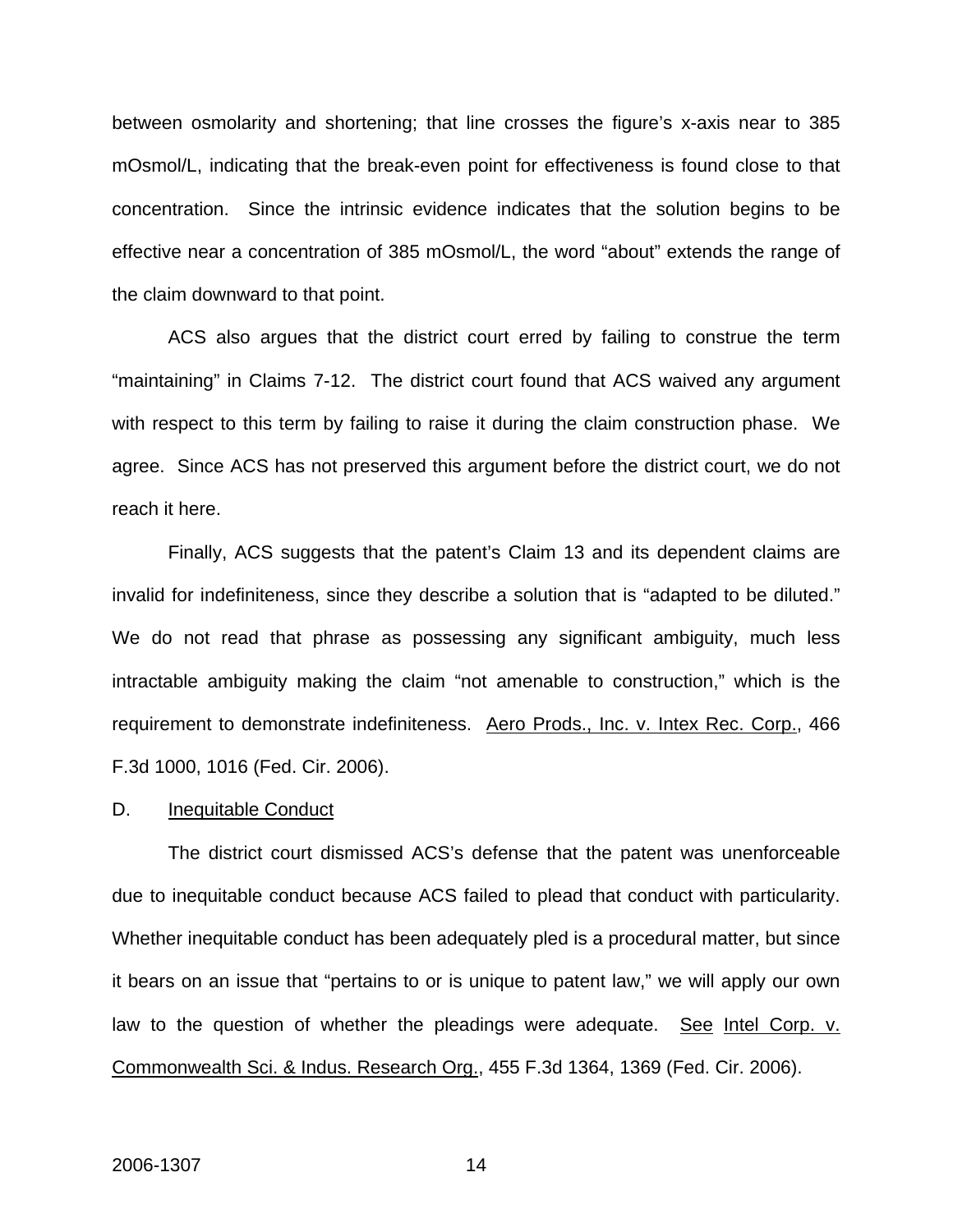We have held that "inequitable conduct, while a broader concept than fraud, must be pled with particularity." Ferguson Beauregard/Logic Controls, Inc. v. Mega Sys., LLC, 350 F.3d 1327, 1344 (Fed. Cir. 2003). ACS pleaded inequitable conduct by alleging only that "during prosecution of the '515 patent, the patentee failed to disclose all of the relevant prior art known to it" and that "by manipulation of various measurements and units, the patentee sought to mislead the Patent and Trademark Office regarding the relationship between the claimed invention and the prior art." Defendants' Third Amended Answer (N.D. Ala. Mar. 16, 2005). This pleading lacks the requisite particularity. It does not identify what relevant and undisclosed prior art was known to the patentee, what "measurements and units" were manipulated, or how that manipulation was meant to mislead the PTO. $^8$  $^8$  The pleading thus fails to provide the required particularity to give notice to the other party of the facts on which the defense is premised, and it was properly dismissed by the district court.

 ACS sought to amend this element of its pleadings, but the district court refused to grant it leave to amend. ACS appeals the denial. We apply the procedural law of the Eleventh Circuit, which reviews denials of leave to amend an answer for abuse of discretion. Hall v. Aetna Cas. & Sur. Co., 617 F.2d 1108, 1110 (11th Cir. 1980). No such abuse is present here. ACS's attempt to amend its pleadings came on December 27, 2004, over three years after the close of discovery. The district court correctly noted that ACS's amended answer would "require the parties to conduct new discovery, including entirely new expert discovery, thereby essentially reopening a case that has

<span id="page-15-0"></span> <sup>8</sup>  $8$  This is not to suggest that the PTO must actually rely on a prosecution statement or omission in order for that statement to be material in the context of inequitable conduct. See C.R. Bard, Inc. v. M3 Sys., Inc., 157 F.3d 1340, 1365 (Fed. Cir. 1998).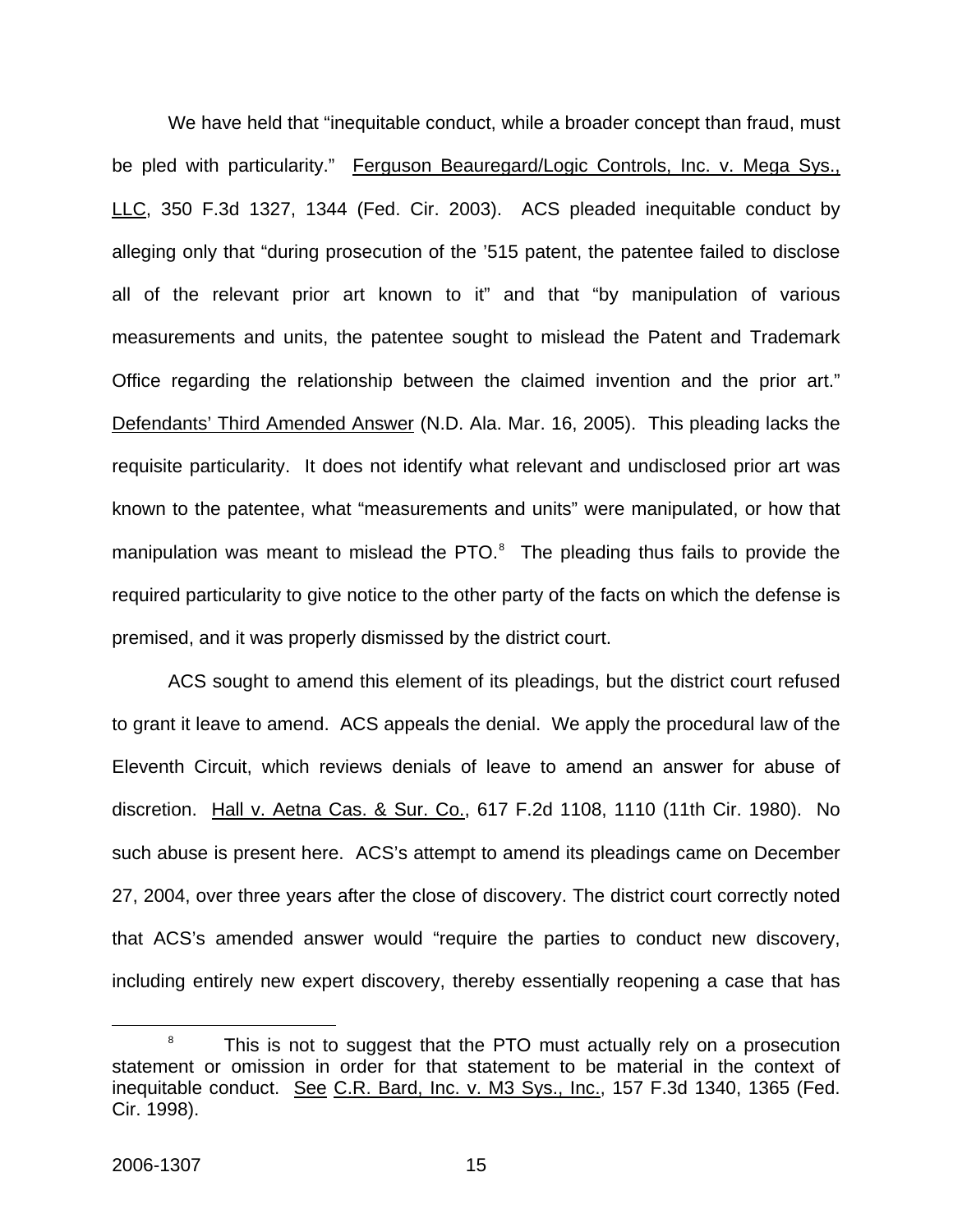been pending since 2000." Order Striking Answer, Cent. Admixture Pharm. Servs., Inc. v. Advanced Cardiac Solutions, P.C., No. 00-CV-2430 (N.D. Ala. Mar. 3, 2005). The district court's authority to manage discovery is broad enough to place this ruling within its sound discretion.

 Since ACS did not properly plead inequitable conduct and cannot now amend its answer to do so, inequitable conduct is not part of this case on remand.

E. Validity

 The district court's summary judgment of no invalidity disposed of several arguments by ACS. ACS has appealed on only two grounds: it argues that the claims are indefinite and that the asserted claims are barred under 35 U.S.C. § 102(b) by certain clinical trials allegedly performed by Dr. Buckberg more than one year before the patent application was filed on August 21, 1985. We addressed and rejected the indefiniteness argument in Part II.C., supra. The district court's § 102(b) finding would be affirmed whether the claims read "osmolarity" or "osmolality," so we resolve this issue now rather than remanding it.

 The Supreme Court has held that "[t]he plain language of [Federal] Rule [of Civil Procedure] 56(c) mandates the entry of summary judgment . . . against a party who fails to make a showing sufficient to establish the existence of an element essential to that party's case, and on which that party will bear the burden of proof at trial." Celotex Corp. v. Catrett, 477 U.S. 317, 322 (1986). The only evidence ACS presents to demonstrate a bar under § 102(b) is a scientific article co-authored by Dr. Buckberg describing a study of his cardioplegic solution conducted on patients between May 1984 and April 1985. Part of that period—between an unspecified day in May 1984 and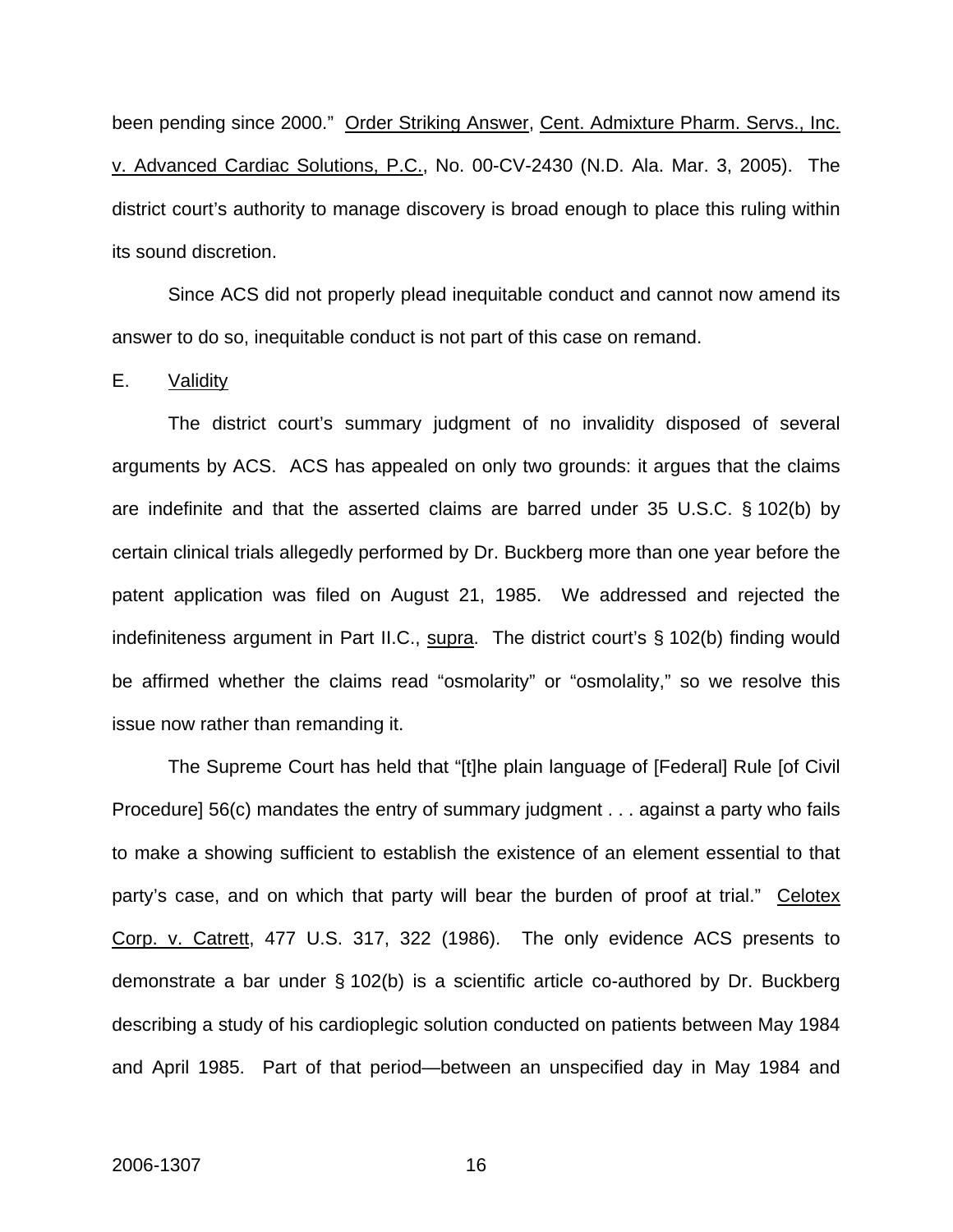August 20, 1984—falls more than one year before the application for patent. The article is totally nonspecific, though, as to what type of surgical activity occurred before August 21, 1984, and ACS has presented no other evidence whatsoever that any surgeries using the claimed invention actually took place before that critical date. The alleged infringer bears "the burden of proving invalidity by clear and convincing evidence." U.S. Surgical Corp. v. Ethicon, Inc., 103 F.3d 1554, 1564 (Fed. Cir. 1997); see also Abbott Labs. v. Baxter Pharm. Prods., Inc., 471 F.3d 1363, 1367 (Fed. Cir. 2006); Typeright Keyboard Corp. v. Microsoft Corp., 374 F.3d 1151, 1157 (Fed. Cir. 2004). On this very sketchy record, no reasonable jury could find by clear and convincing evidence that the described surgeries using the claimed invention occurred prior to the critical date. Since ACS has failed to meet its burden of coming forward with evidence to create a genuine dispute of fact on this issue, we affirm the summary judgment without reaching CAPS' argument that any surgeries performed during the study were experimental in nature.

 We have rejected all of ACS's arguments on appeal that the asserted claims are invalid. ACS has not preserved any of its other validity arguments, so on remand validity is not at issue.

#### F. ACS's counterclaims

 The district court granted summary judgment to CAPS on ACS's counterclaims for false marking and false advertisement. There is no error in either of these determinations, and we affirm the district court. It also refused to allow ACS to amend its answer to introduce a counterclaim for patent misuse. For the reasons discussed in Part II.D., supra, the district court did not abuse its discretion by prohibiting that amendment.